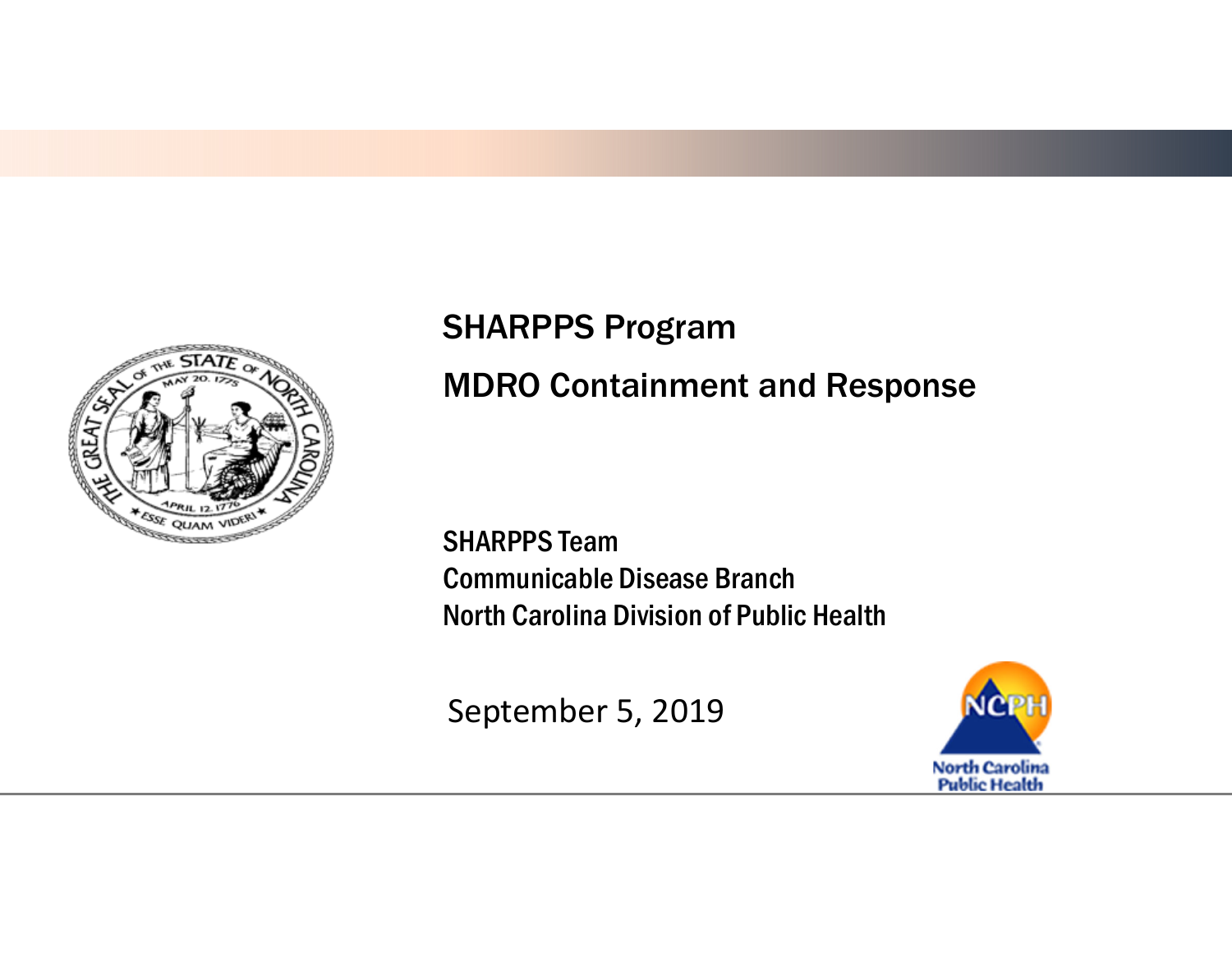## What to report for CRE and *Candida auris*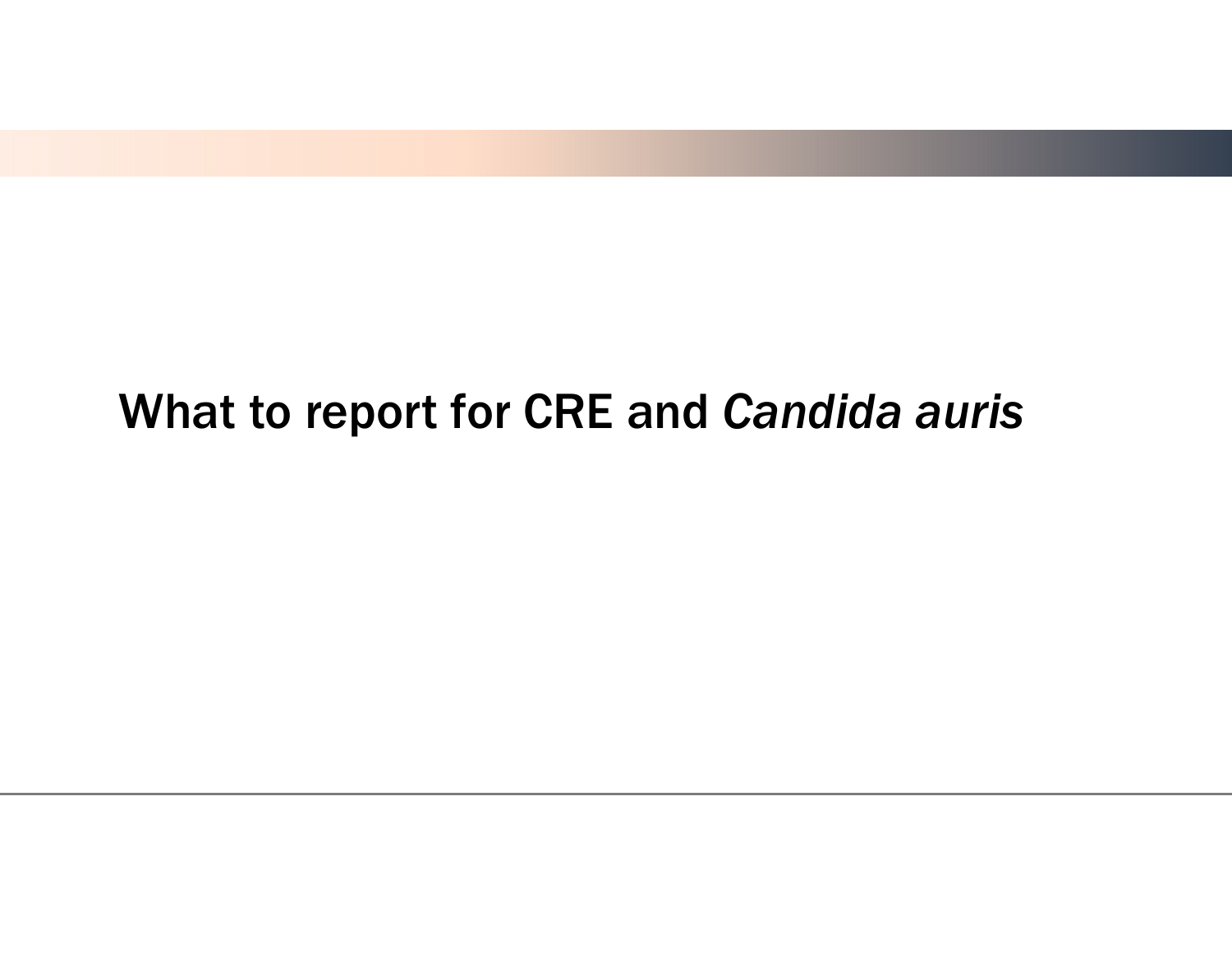For the purposes of reporting, Carbapenem-Resistant *Enterobacteriaceae* (CRE) are defined as:

*(1) Enterobacter* spp., *E.coli* or *Klebsiella* spp. positive for a known carbapenemase resistance mechanism or positive on a phenotypic test for carbapenemase production

or

(*2*) *Enterobacter* spp., *E.coli* or *Klebsiella* spp. resistant to any carbapenem in the absence of carbapenemase resistance mechanism testing or phenotypic testing for carbapenemase production.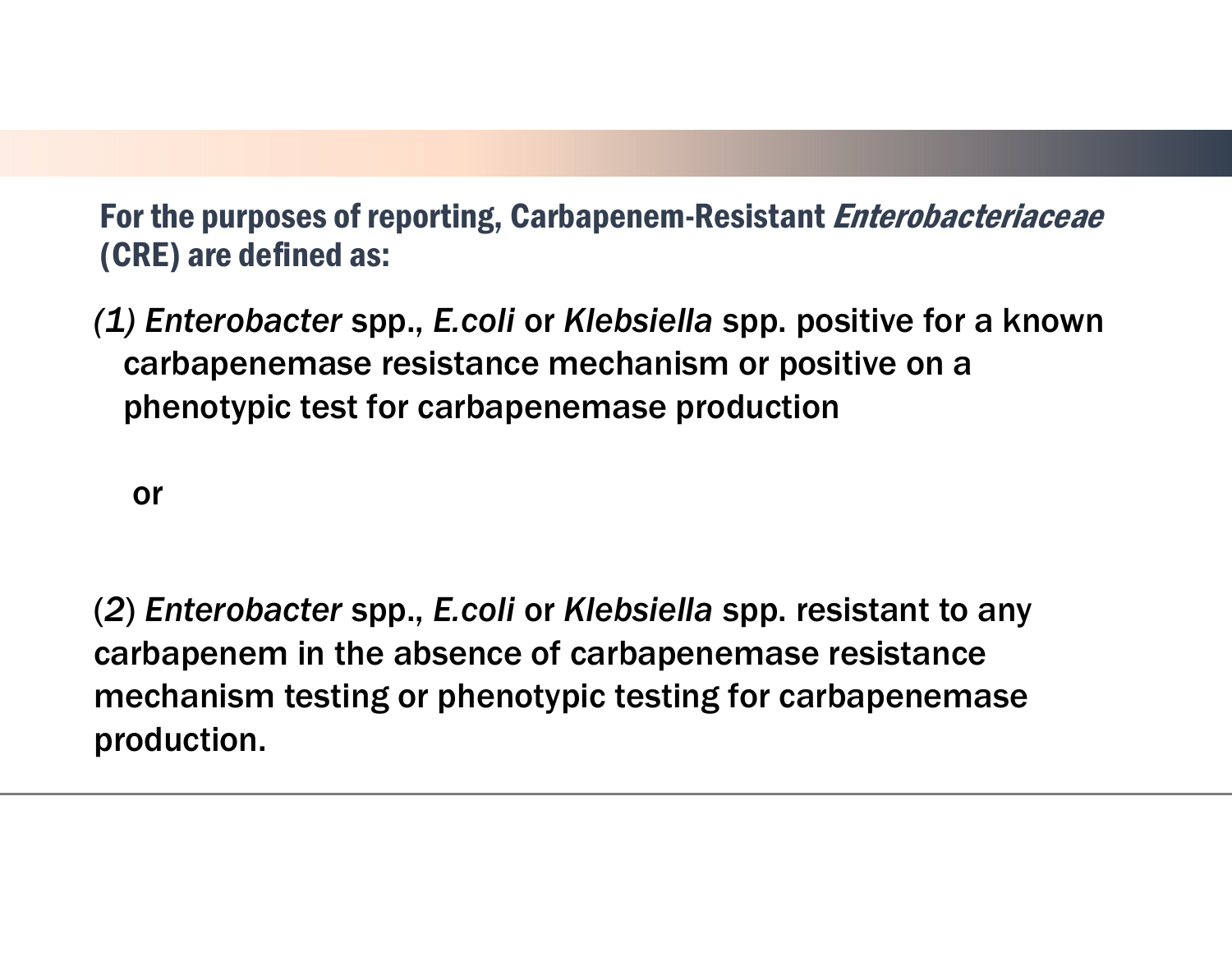#### What to report - CRE

- Identification of CRE from a clinical specimen associated with either infection or colonization –AND –
- All susceptibility results (if available) AND –
- All phenotypic or molecular test results (if conducted and available)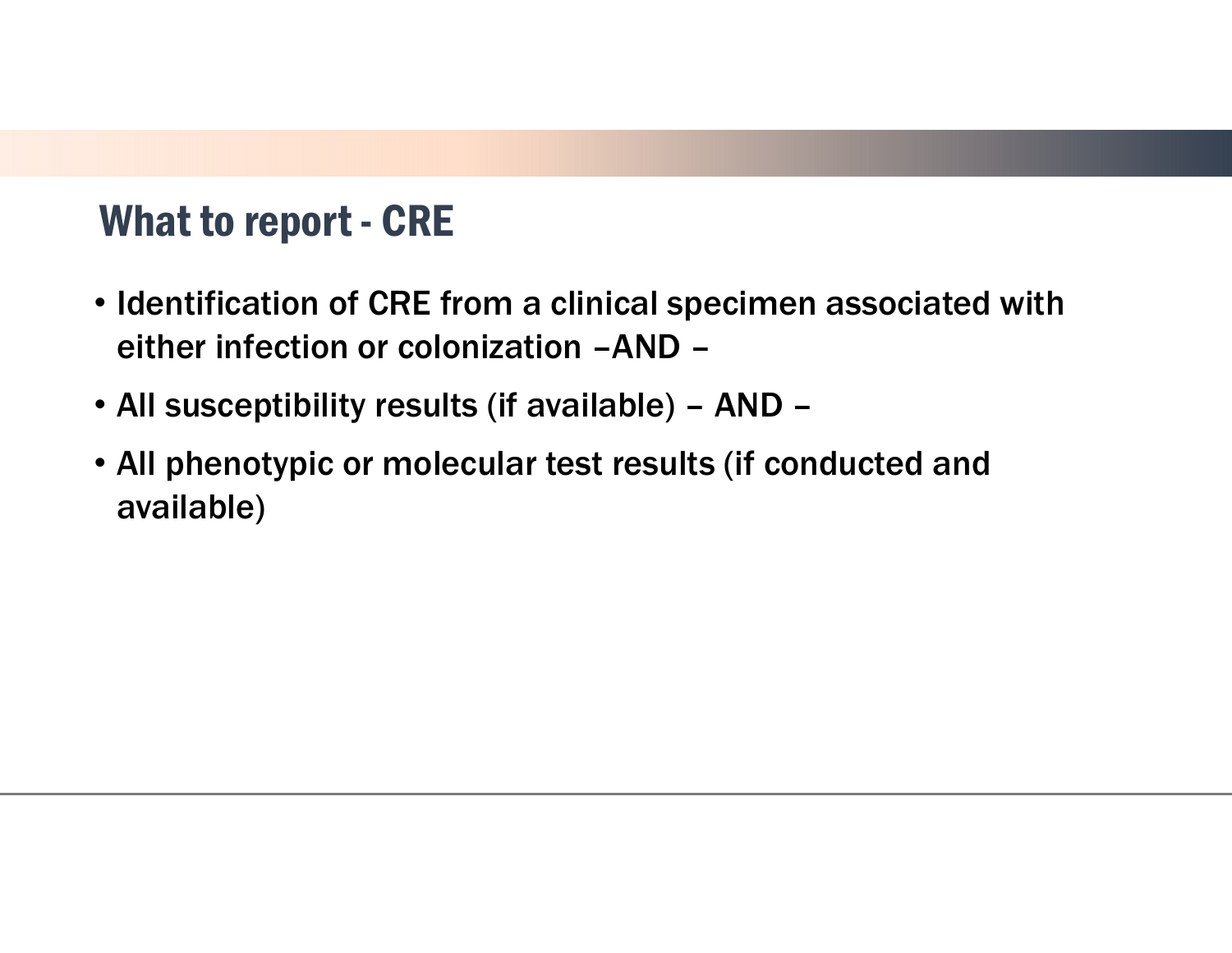#### What to report – *Candida auris*

Any patient or laboratory finding that meets either of the following criteria

• Detection of C. auris in a specimen using either culture or culture independent diagnostic test (CIDT) (e.g., Polymerase Chain Reaction [PCR])

#### -OR-

• Detection of an organism that commonly represents a C. auris misidentification (refer to table of common misidentifications based on the identification method used located at http://www.cdc.gov/fungal/candidaauris/recommendations.html) in a specimen by culture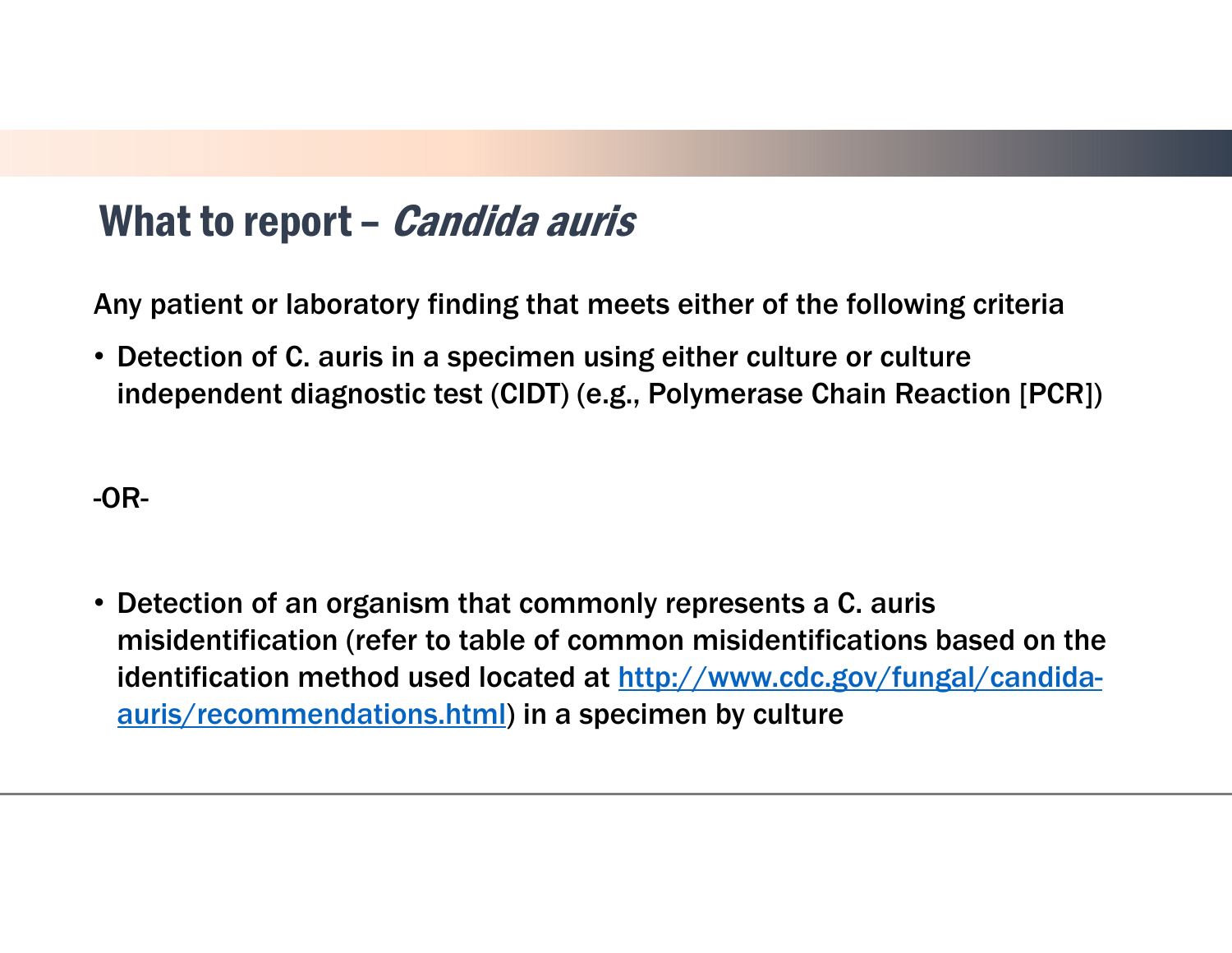**Interim Guidance for a Public Health Response to Contain Novel or Targeted Multidrug-resistant Organisms (MDROs)** 



- Updated January 2019
- In depth explanation of Tiered Response to MDROs including CRE
- Excellent resource for local health departments and facilities conducting CRE investigations

https://www.cdc.gov/hai/containment/guidelines.html



Updated January 2019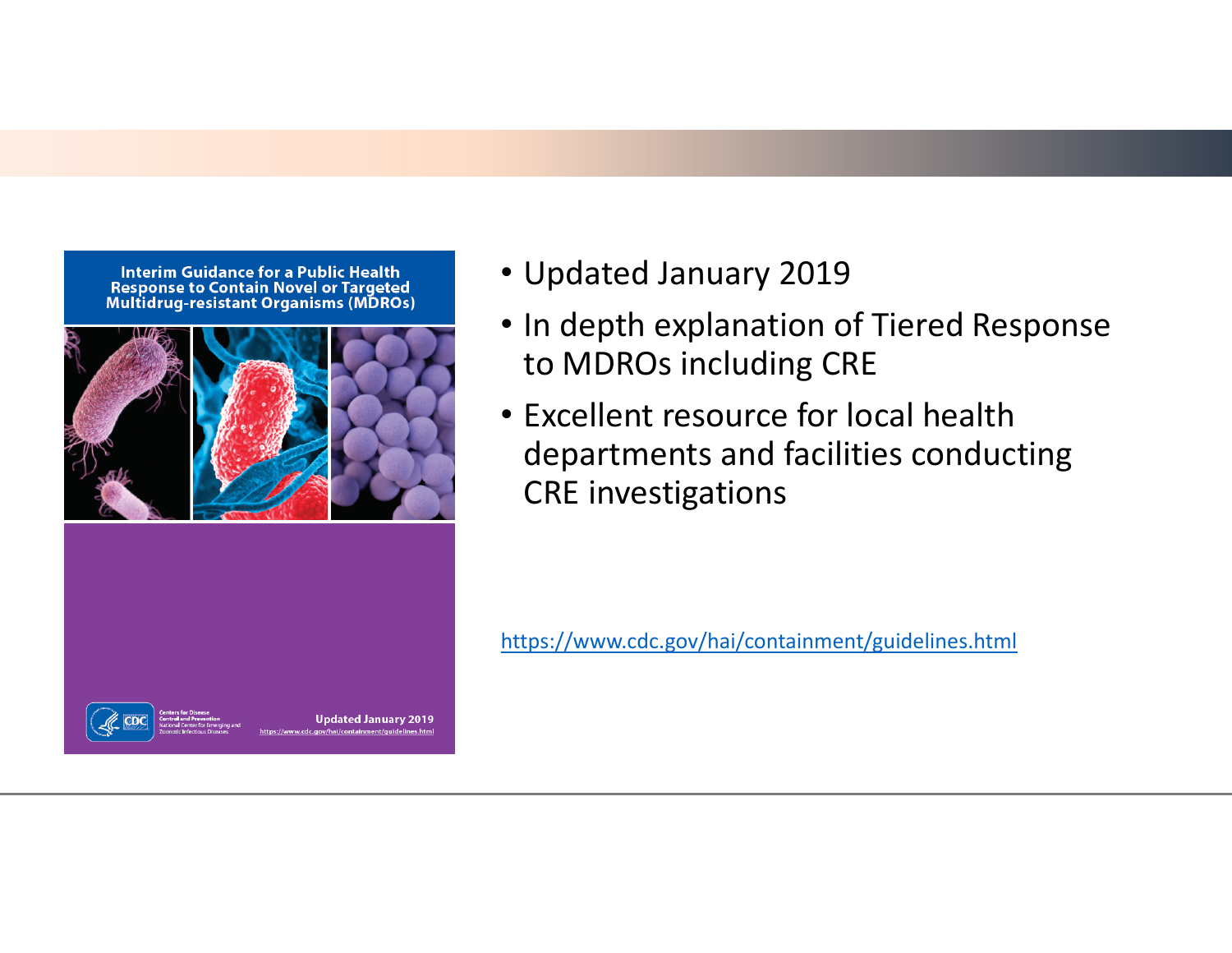# Tier 3 Organisms:

Organisms identified numerous times in a region but not considered to be endemic (e.g. KPC CRE)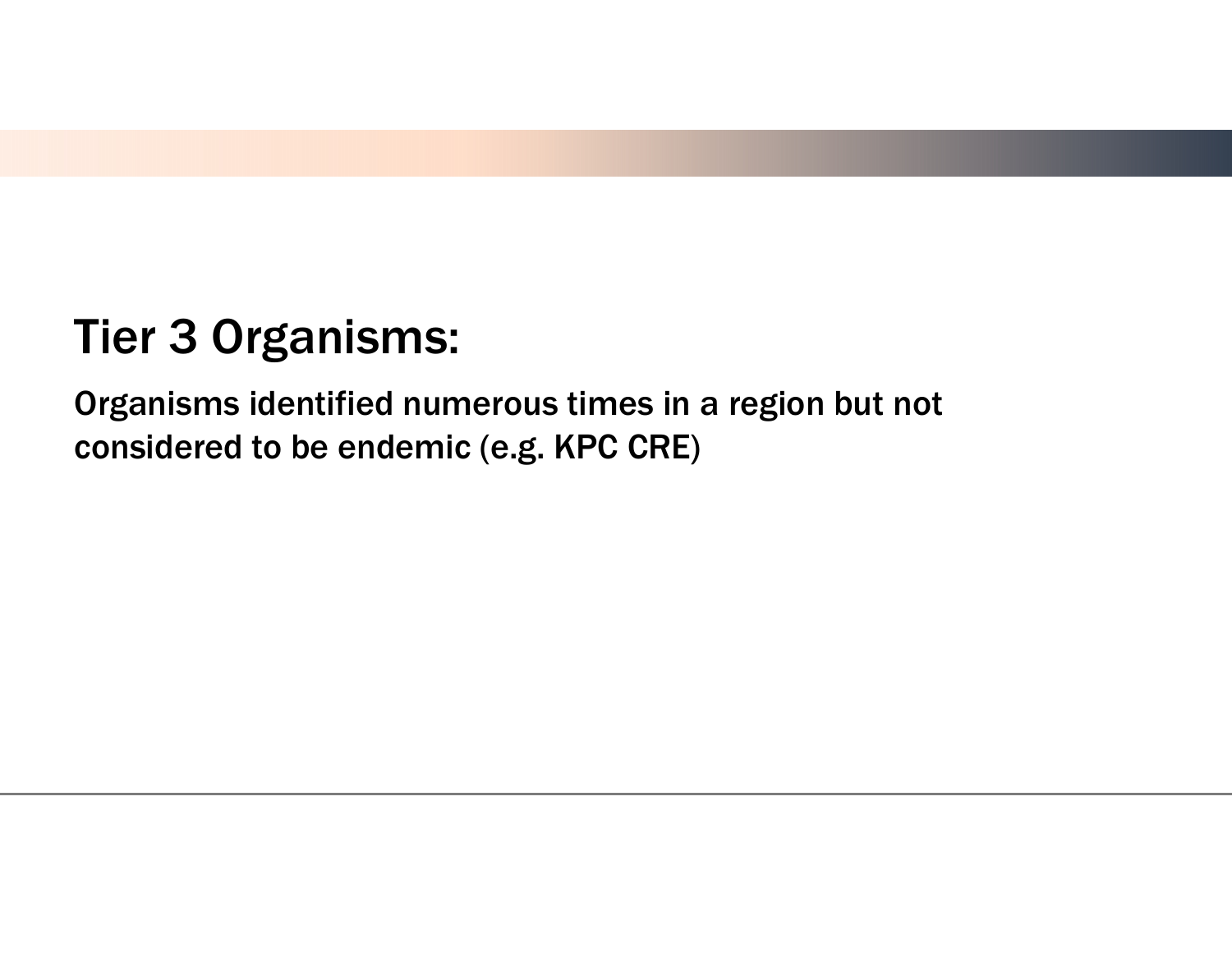#### Initial response measures

- Notify NC DPH, the local health department, and/or infection preventionists
- Notify patient, patient caregiver, and other healthcare staff
- Implement appropriate precautions (e.g. Contact Precautions) varies by facility setting
- Discontinuing appropriate precautions is performed in consultation with NC DPH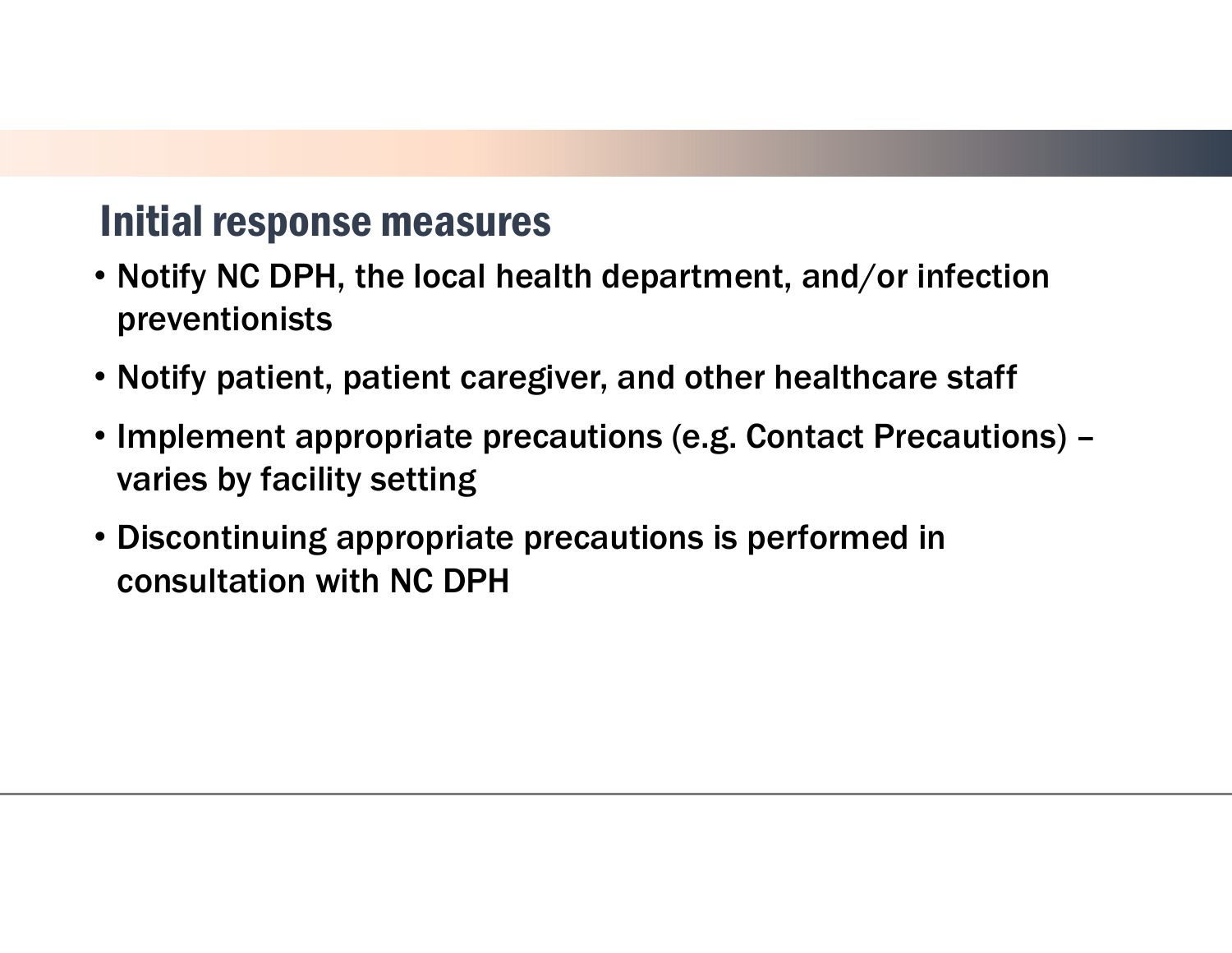#### Conduct a healthcare investigation

• Review patient's current healthcare exposures (overnight stays in healthcare facilities)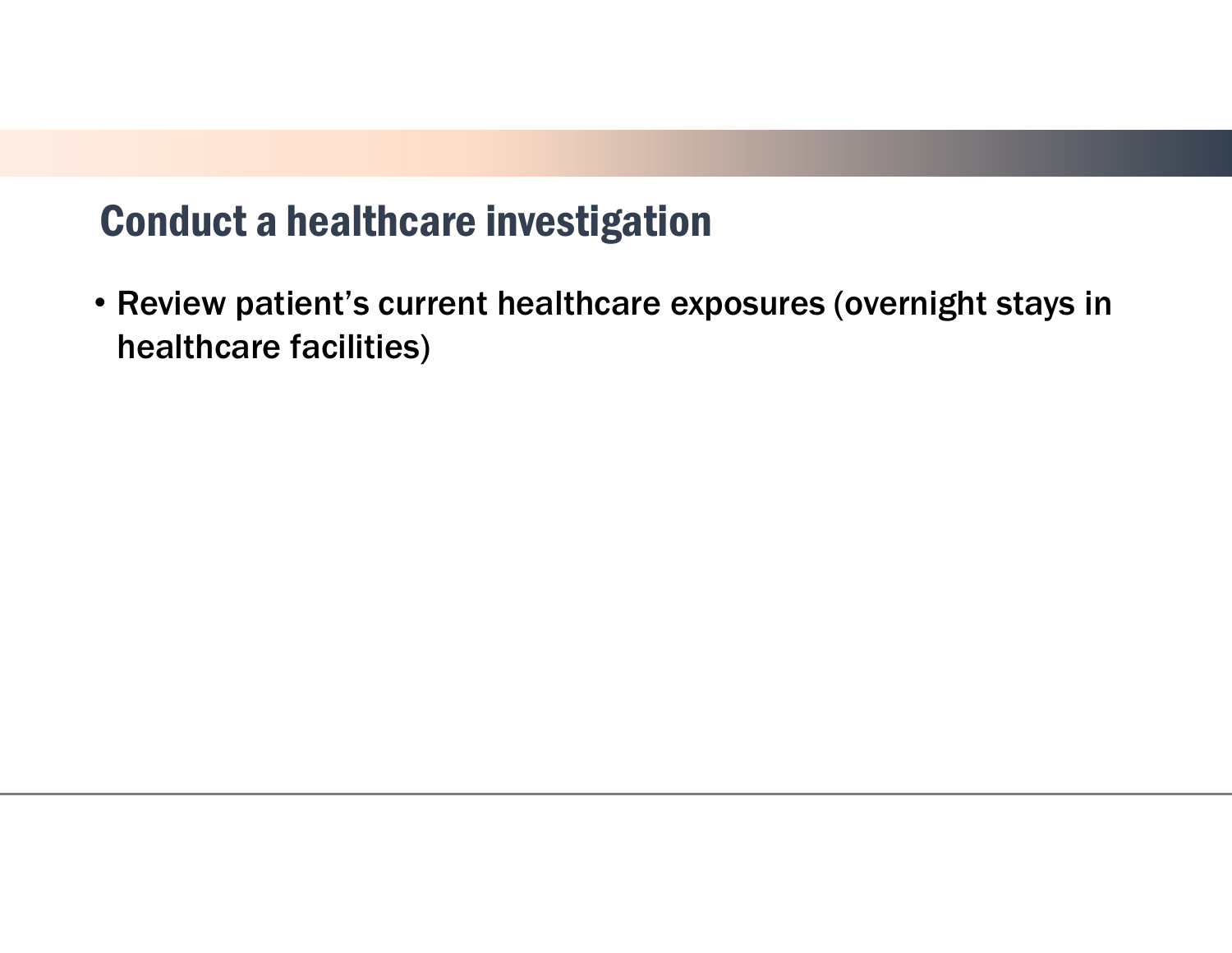#### Conduct a contact investigation

- Any roommates or those that shared bathrooms with the index case should be screened for colonization
- If there is evidence of transmission:
	- − Wider surveys and ongoing point prevalence surveys extending beyond roommates and high risk patients are recommended
		- Generally, if there are 2 consecutive screenings that identify no new cases, discontinuation of screenings is considered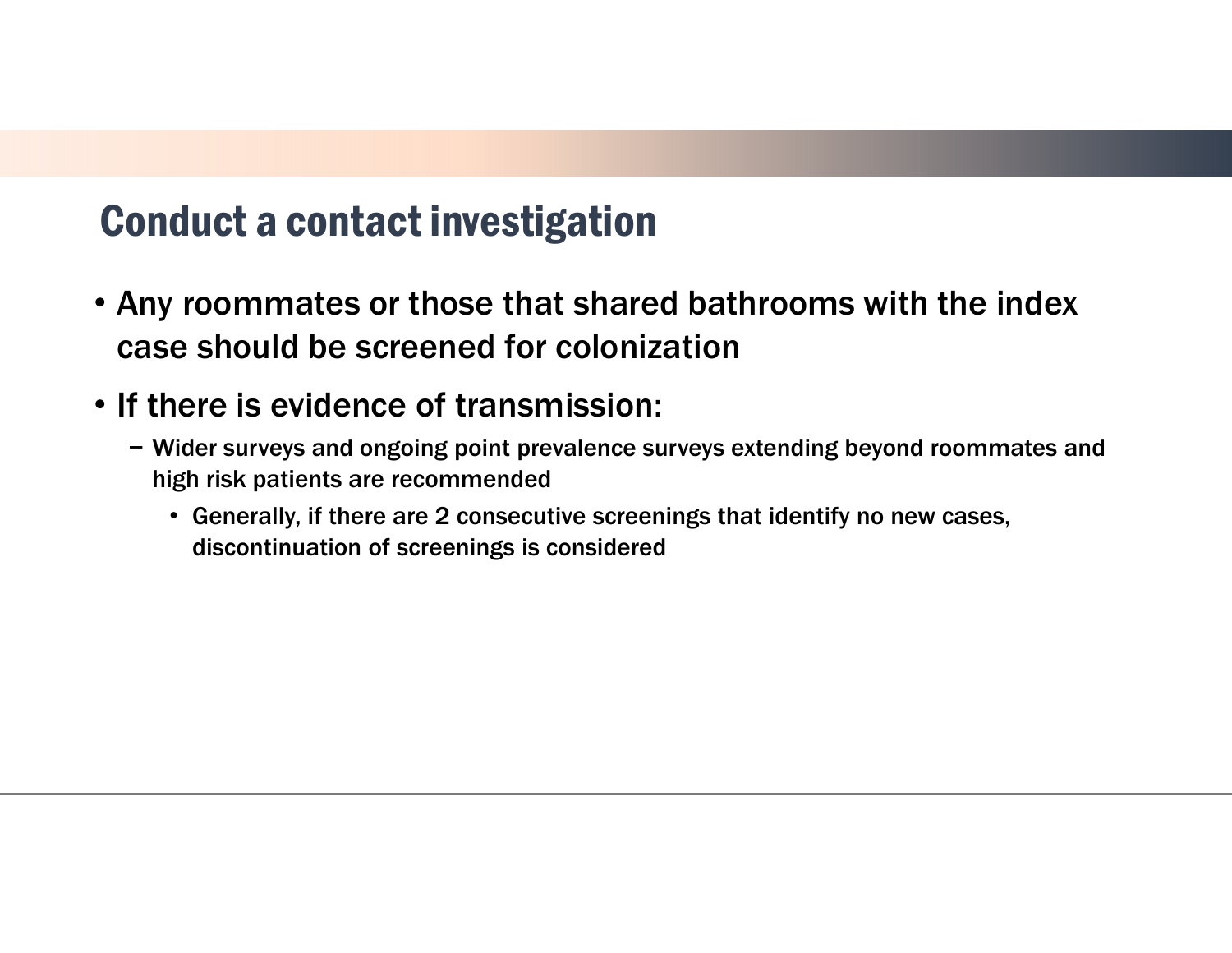#### Implement a system to ensure adherence of infection control measures

- Educate and inform the HCP and visitors to the index patient about the organism and recommended interventions
- If transmission is identified, health departments and other experts should conduct on-site visits and use a standard assessment tool to evaluate infection control practices at facilities that have cared for the index case
- Healthcare facilities should conduct ongoing adherence monitoring
- Should ensure index patient's MDRO status is communicated during transfers
- The patient's record should be flagged for appropriate precautions upon readmission
- Discontinuation of precautions should be made in consultation with NC DPH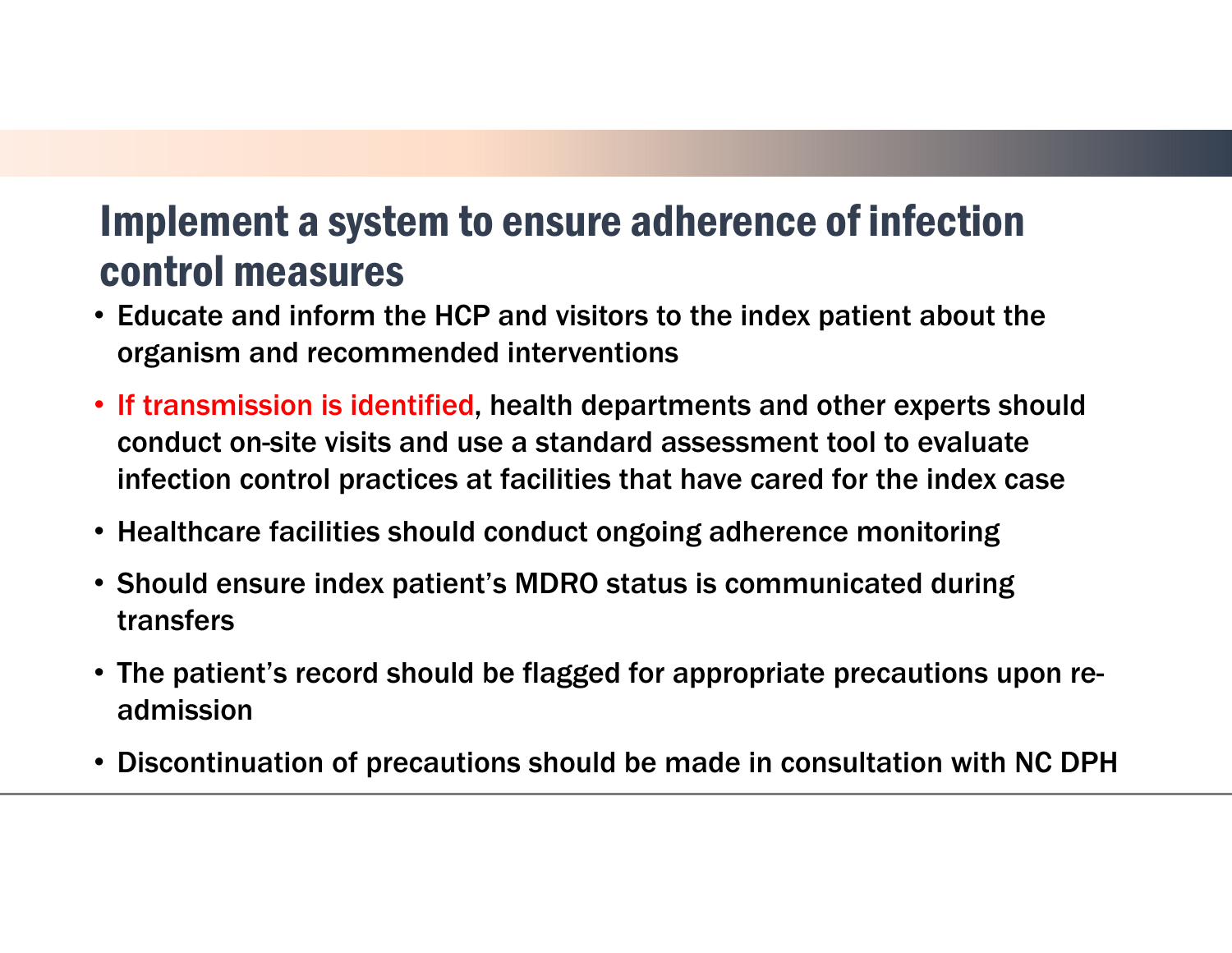# Tier 2 Organisms:

Organisms that are primarily associated with healthcare settings and are not commonly identified in the region (e.g. novel carbapenemase producers)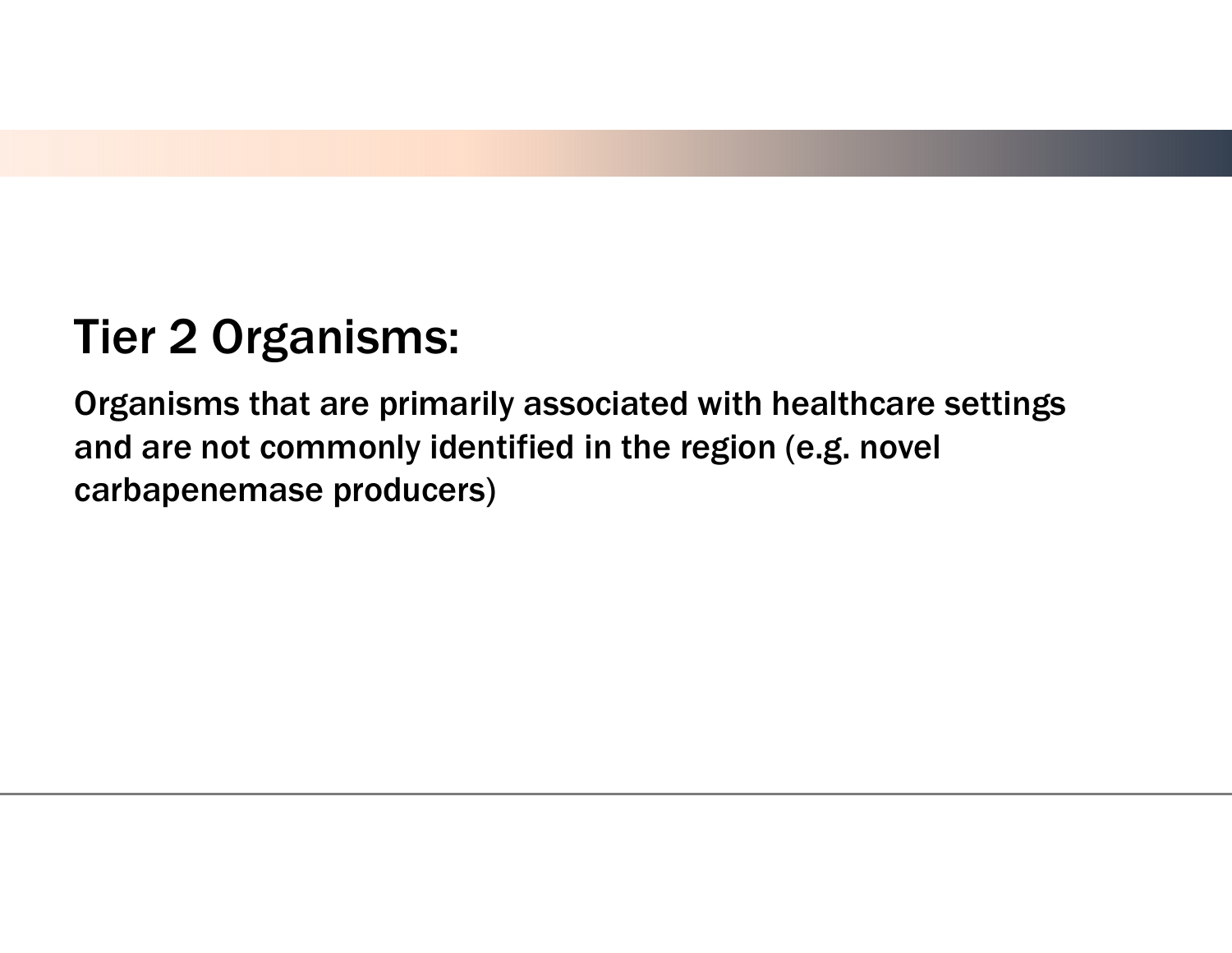#### Conduct a healthcare investigation

- Review patient's healthcare exposures prior and after initial positive culture
- Healthcare exposures in the preceding 30 days should be investigated
	- − Overnight stays in healthcare settings outside the US are of particular interest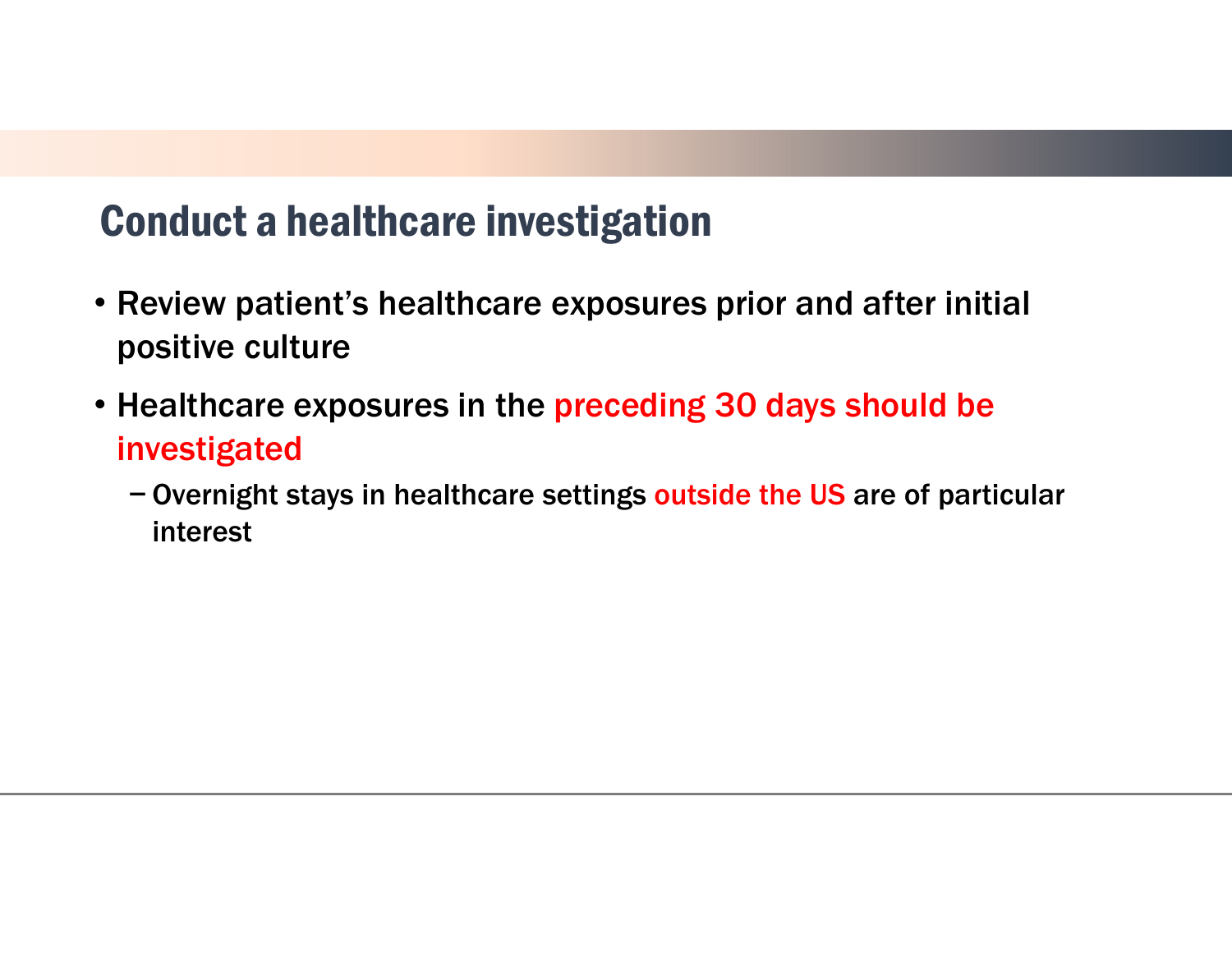#### Conduct a contact investigation

- Any roommates or those that shared bathrooms with the index case should be screened for colonization
- If adherence to precautions is not high, the index case is high risk for transmission, or the index case was not on Contact Precautions, screening beyond roommates is recommended
- High risk contacts that have been discharged should be flagged for screening on admission in the following 6 months
- If there is evidence of transmission:
	- − Wider surveys and ongoing point prevalence surveys extending beyond roommates and high risk patients are recommended
		- Generally, if there are 2 consecutive screenings that identify no new cases, discontinuation of screenings is considered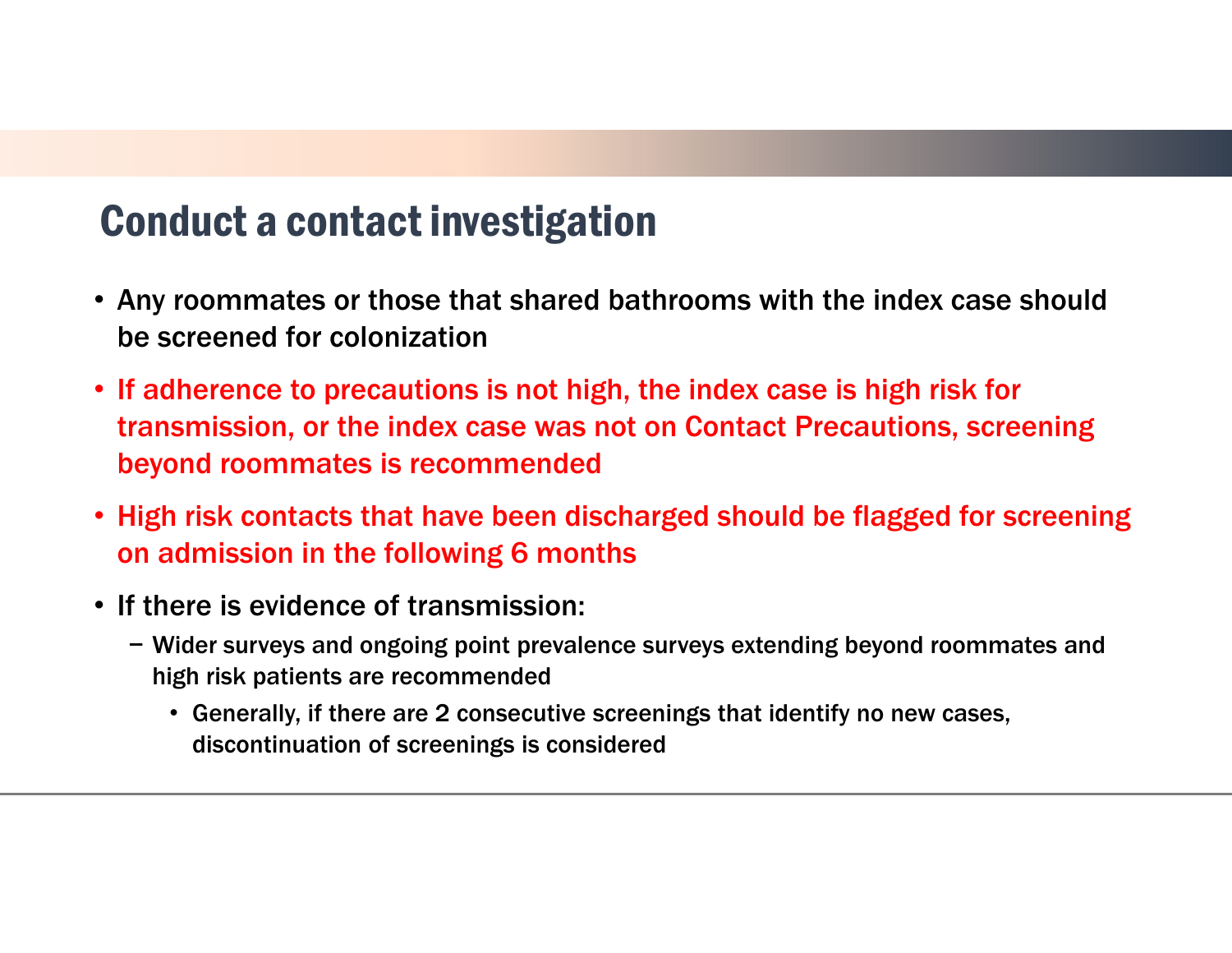# **Tier 1 Organisms:**

Pan-resistant organisms and resistance mechanisms very rarely seen in the United States (eg *Candida auris*)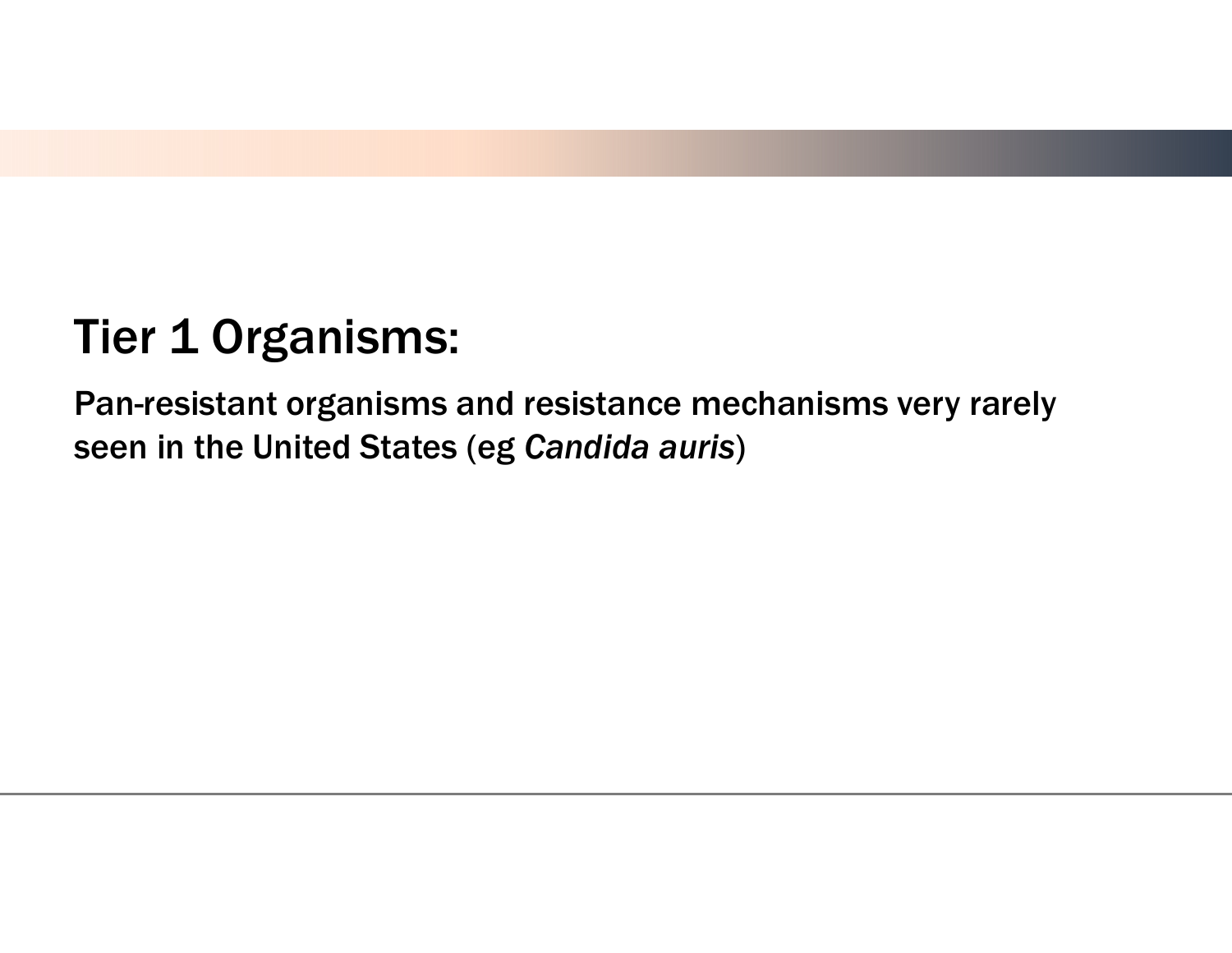#### Initial response measures

- Notify NC DPH, the local health department, and/or infection preventionists
- Notify patient, patient caregiver, and other healthcare staff
- Implement appropriate precautions (e.g. Contact Precautions) varies by facility setting
- Conduct periodic testing of index patient and/or others found to be colonized
	- − Minimum criteria: 2 consecutive screenings where there is failure to detect the organism or mechanism of resistance
- Discontinuation of precautions is performed in consultation with NC DPH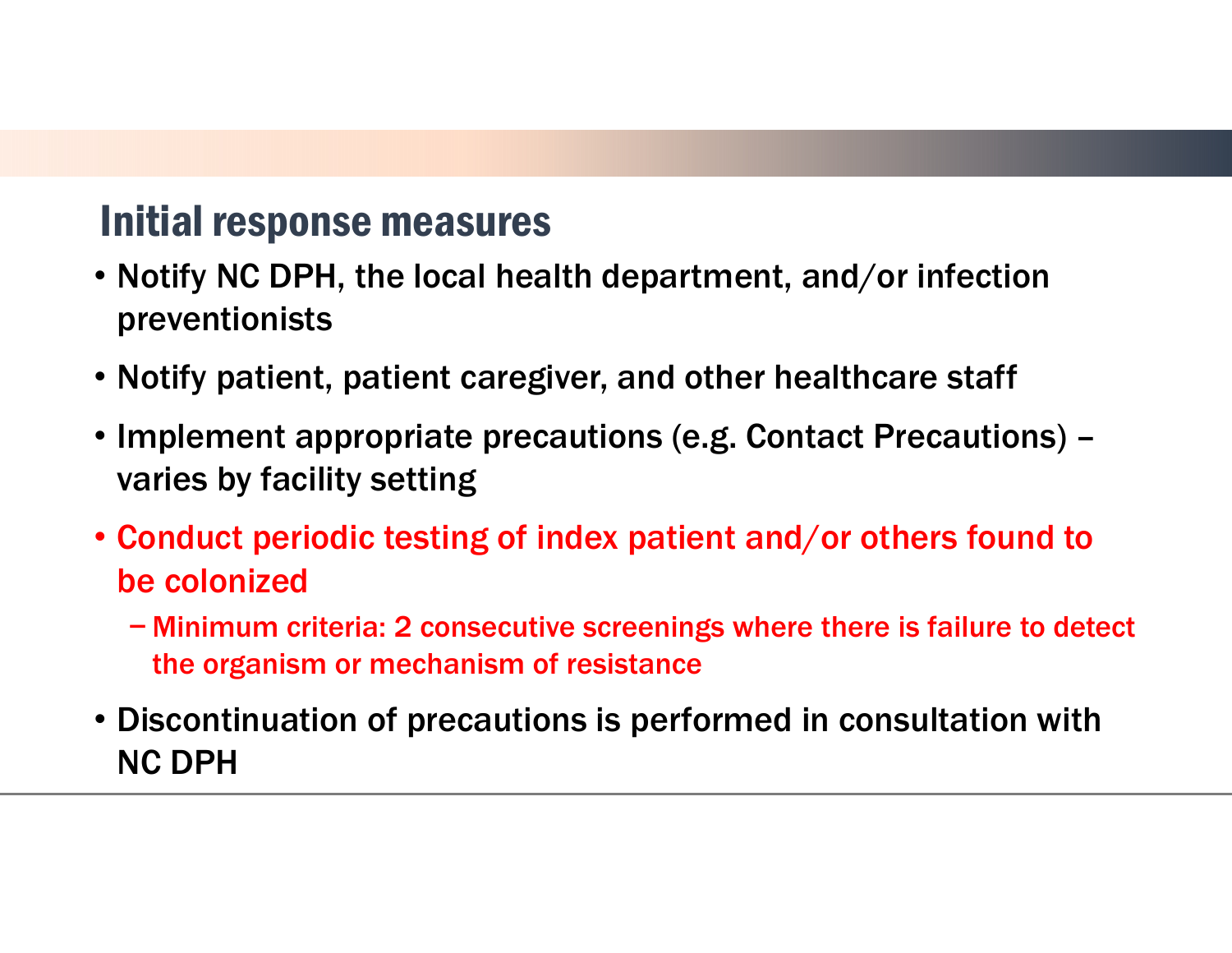#### Conduct a contact investigation

- Perform colonization screening of epidemiologically linked patients
- At minimum: screen roommate(s) and patients that shared a bathroom regardless of whether or not the index case was on Contact Precautions
- Patients that overlapped with the index case for 3 or more days that have been discharged should be flagged for screening on admission in the following 6 months
- If there is evidence of transmission:
	- − Wider surveys and ongoing point prevalence surveys extending beyond roommates and high risk patients are recommended
	- − Admission screening may be warranted
	- − An investigation should be initiated in facilities known to regularly share patients in facilities where transmission occurred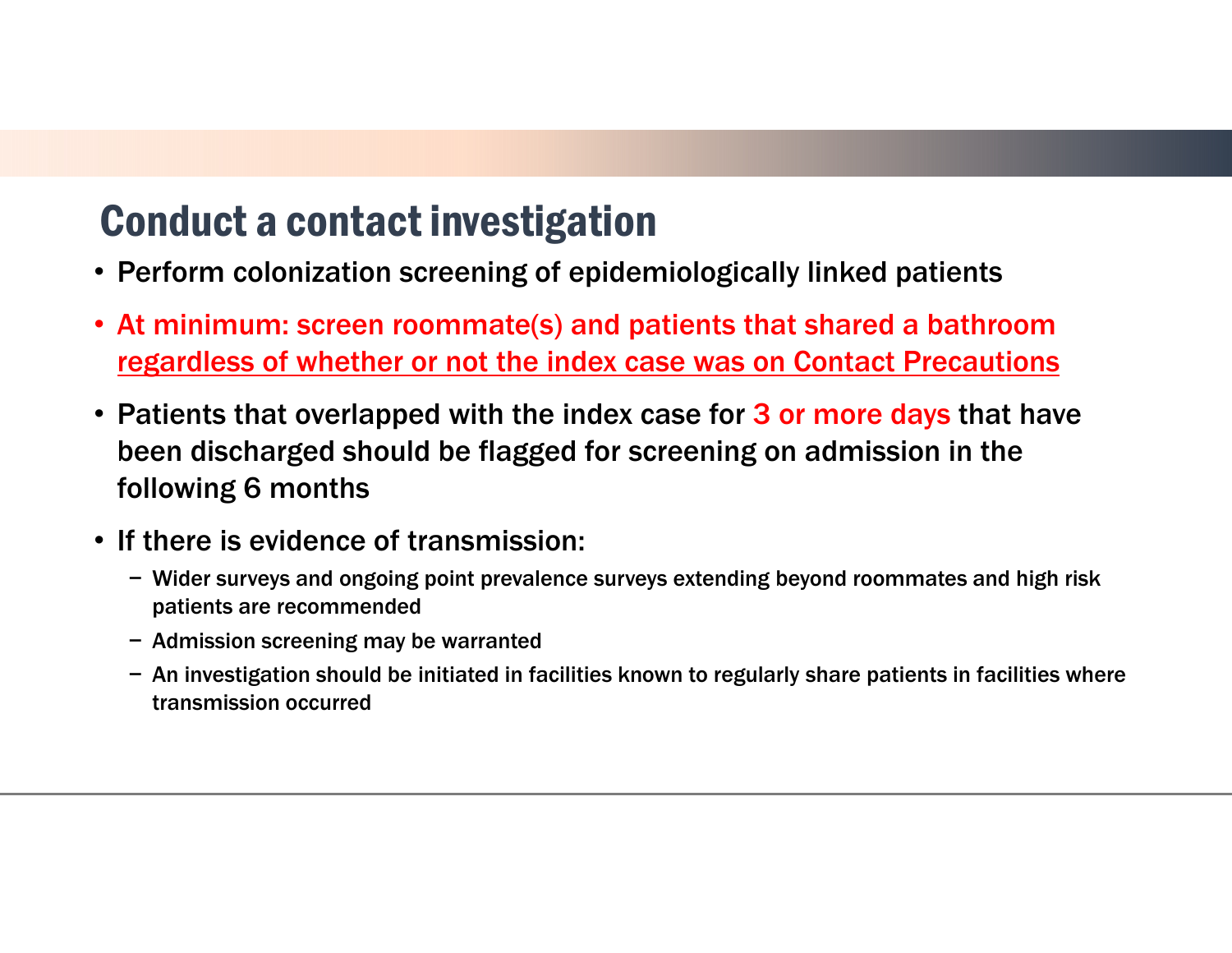# Screening Protocol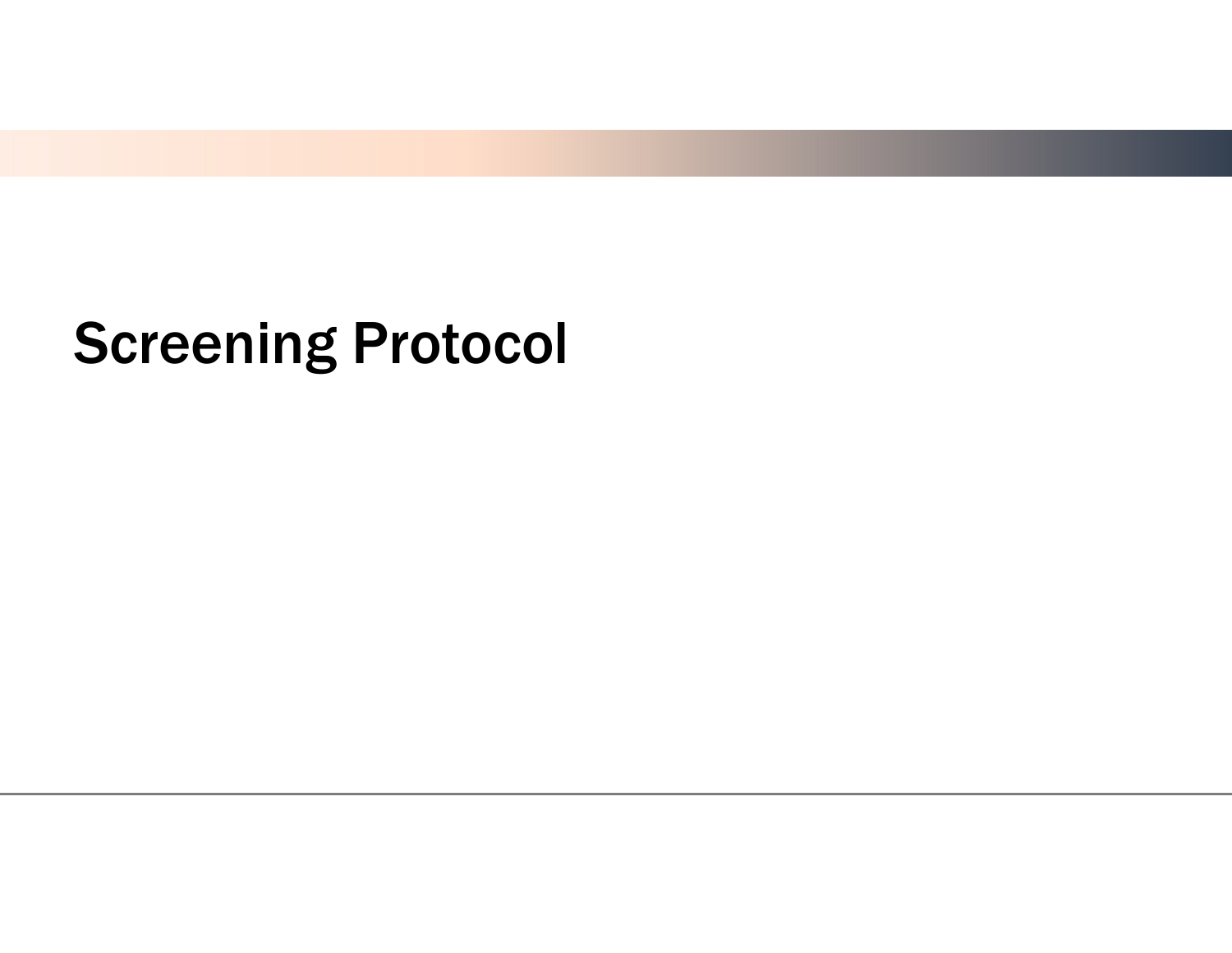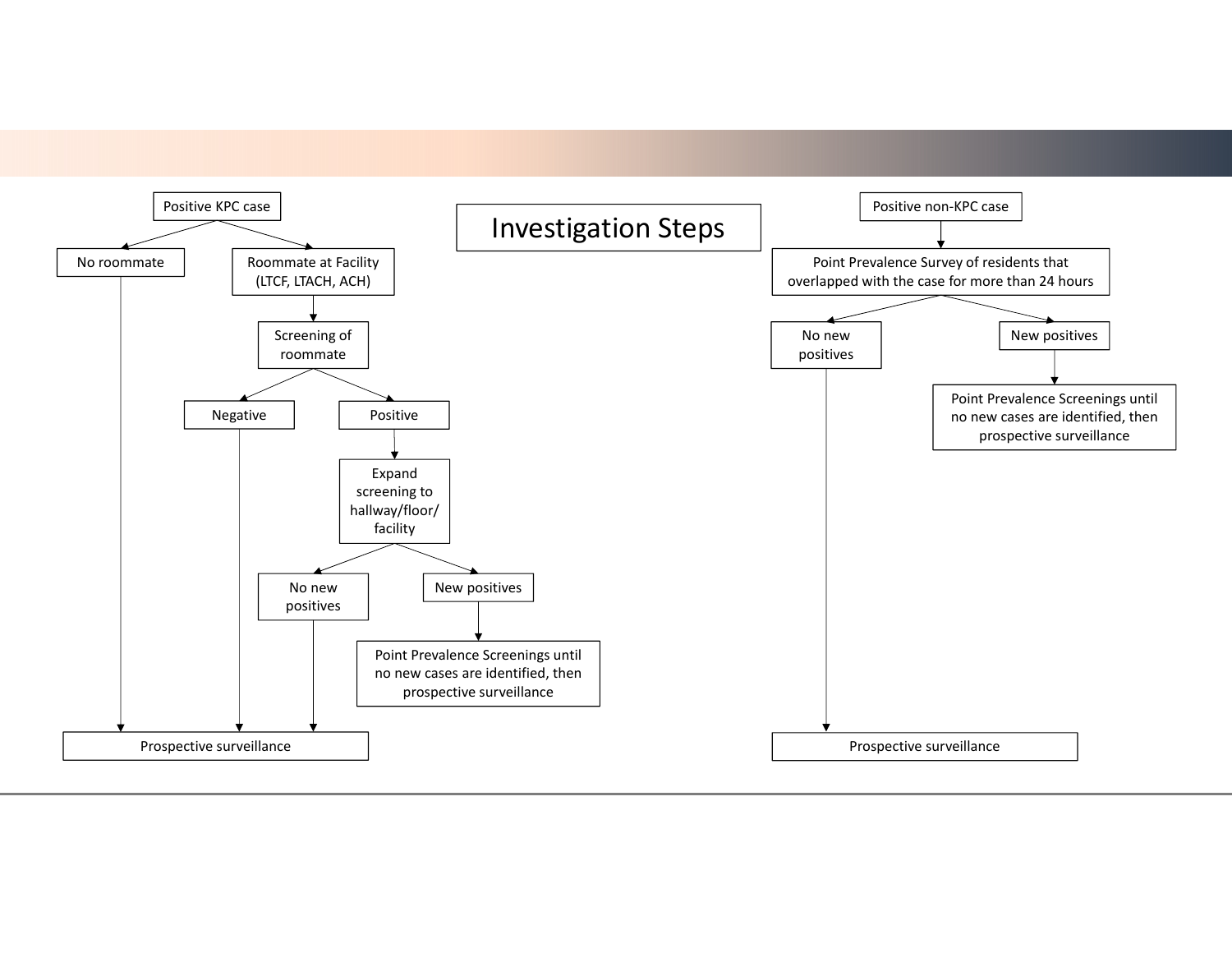#### Site Visit: Observations

- Hand hygiene
- Direct patient care (including wound care)
- Environmental health
- General infection prevention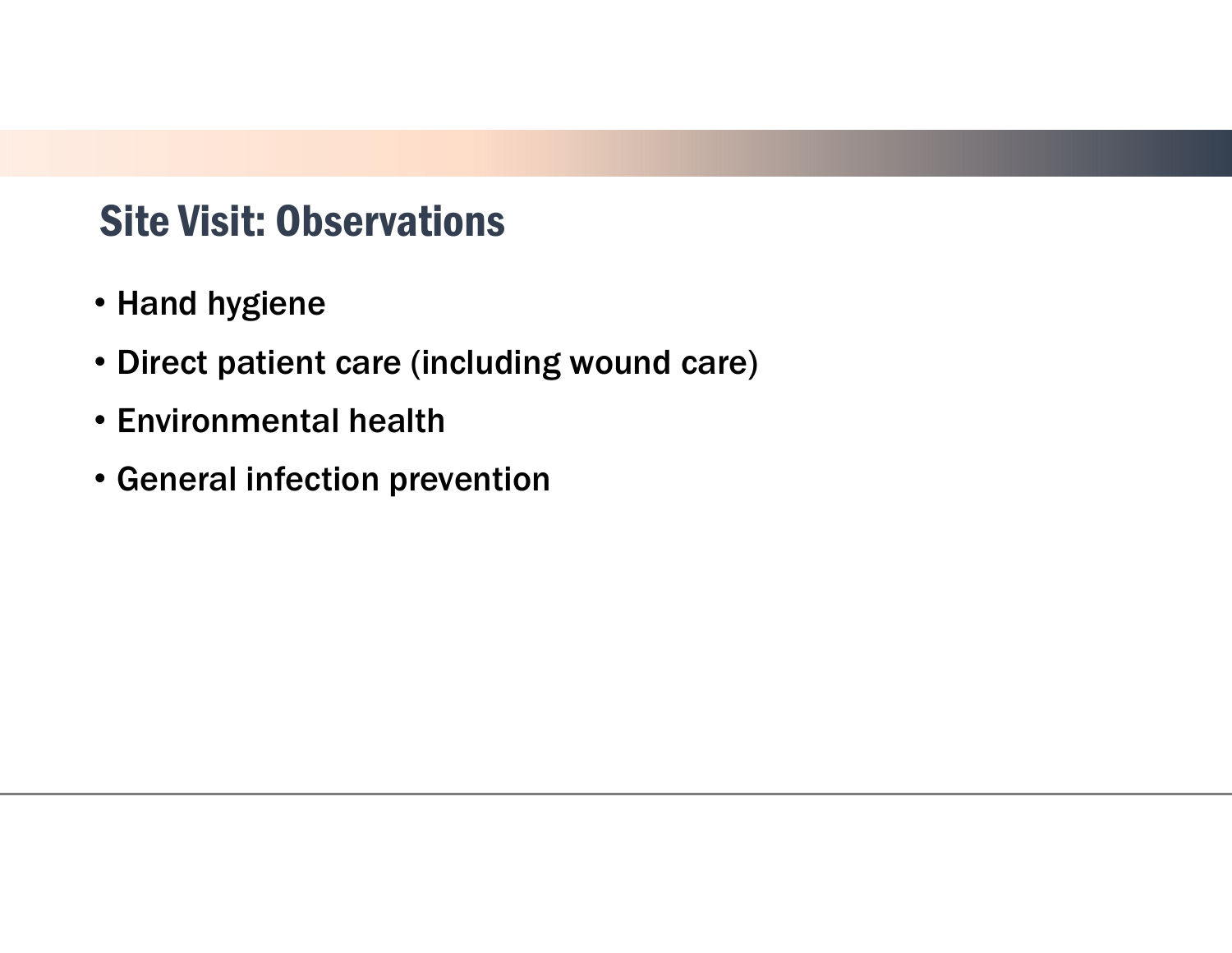### Contact Investigation: Screening

- In consultation with DPH,
	- − Screen roommates, potentially the hall/unit, that are epidemiologically linked because of healthcare exposure
	- − A screen is a rectal swab

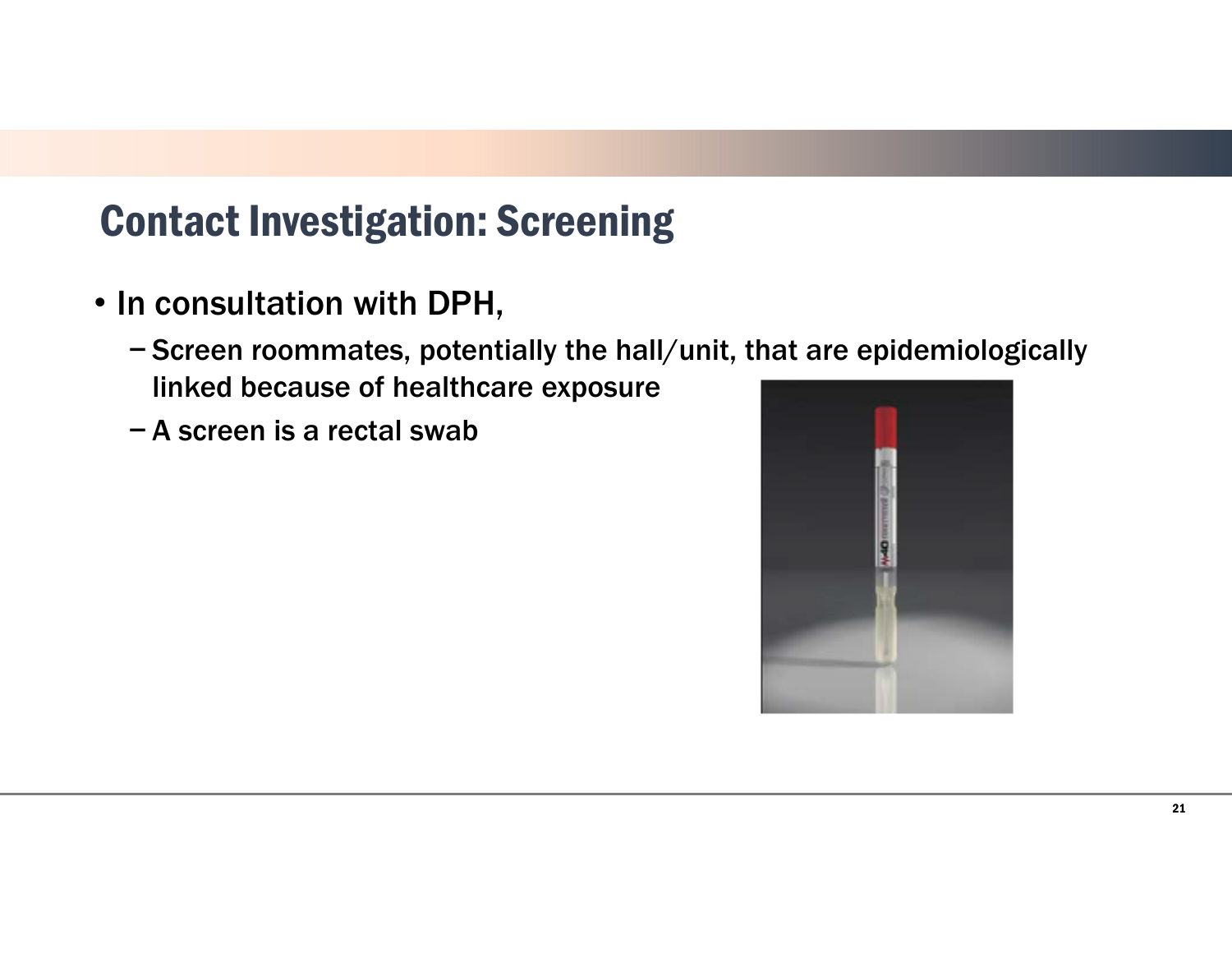# Acceptable packaging of **Specimens: Swabbing** multiple swabs in one bag • Cepheid testing for CRE performed on rectal or fecal swabs **Acceptable Specimens Unacceptable Specimens ARLAB**network **VIN3373**

### Contact Investigation: Screening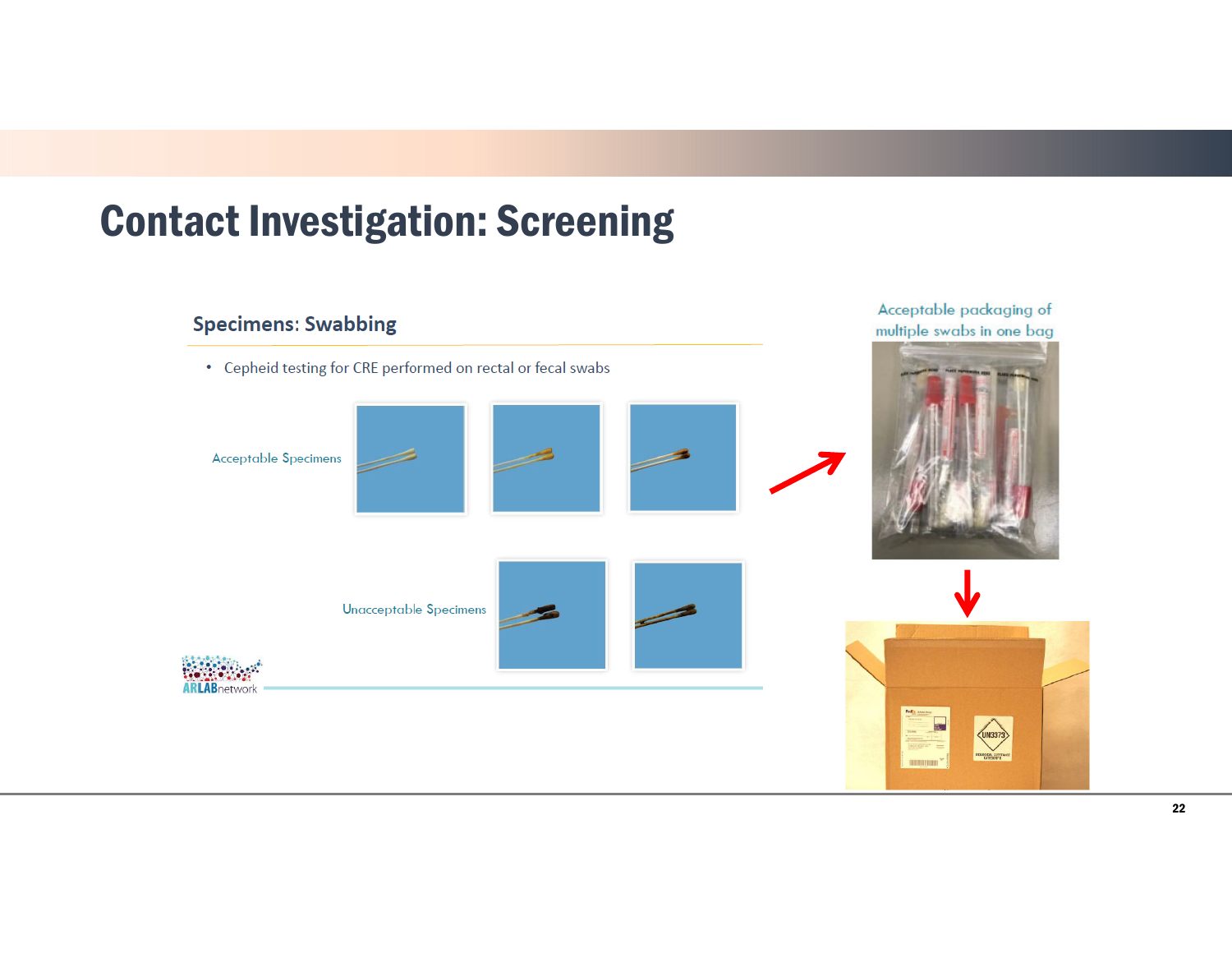#### Site Visit: Control Measures

#### Communicate CRE status to transferring and receiving facilities

https://epi.publichealth.nc.gov/cd/hai/docs/InterfacilityTransf erInstructionsandForm.pdf

|                                                                                                                                                                                                                                      |                                                                                                    | Fax:    |                                                                                                                                                                                                                                |                                  |        |               |      | <b>INTERFACILITY TRANSFER FORM</b>                 |
|--------------------------------------------------------------------------------------------------------------------------------------------------------------------------------------------------------------------------------------|----------------------------------------------------------------------------------------------------|---------|--------------------------------------------------------------------------------------------------------------------------------------------------------------------------------------------------------------------------------|----------------------------------|--------|---------------|------|----------------------------------------------------|
| Transferring Facility Phone:*                                                                                                                                                                                                        |                                                                                                    |         |                                                                                                                                                                                                                                |                                  |        |               |      |                                                    |
|                                                                                                                                                                                                                                      |                                                                                                    |         |                                                                                                                                                                                                                                |                                  |        |               |      |                                                    |
|                                                                                                                                                                                                                                      |                                                                                                    |         |                                                                                                                                                                                                                                |                                  |        |               |      |                                                    |
|                                                                                                                                                                                                                                      |                                                                                                    |         |                                                                                                                                                                                                                                |                                  |        |               |      |                                                    |
|                                                                                                                                                                                                                                      |                                                                                                    |         |                                                                                                                                                                                                                                |                                  |        |               |      |                                                    |
|                                                                                                                                                                                                                                      |                                                                                                    |         |                                                                                                                                                                                                                                |                                  |        |               |      |                                                    |
| Language C English C Other: Mental status* C Alert C Oriented C Other:                                                                                                                                                               |                                                                                                    |         |                                                                                                                                                                                                                                |                                  |        |               |      |                                                    |
| Allergies* Mone CYes: <u>Containing the Contract Contract Contract Contract Contract Contract Contract Contract Contract Contract Contract Contract Contract Contract Contract Contract Contract Contract Contract Contract Cont</u> |                                                                                                    |         |                                                                                                                                                                                                                                |                                  |        |               |      |                                                    |
|                                                                                                                                                                                                                                      |                                                                                                    |         |                                                                                                                                                                                                                                |                                  |        |               |      |                                                    |
| Advanced directives* I DNR I DNI I MOST I Living Will I Proxy, Contact                                                                                                                                                               |                                                                                                    |         |                                                                                                                                                                                                                                |                                  |        |               |      |                                                    |
| Current isolation precautions*/required PPE (Check, if indicated)                                                                                                                                                                    |                                                                                                    |         |                                                                                                                                                                                                                                |                                  |        |               |      |                                                    |
| No Yes, specify Contact                                                                                                                                                                                                              |                                                                                                    | Droplet |                                                                                                                                                                                                                                | □ Airborne                       |        |               |      |                                                    |
|                                                                                                                                                                                                                                      |                                                                                                    |         |                                                                                                                                                                                                                                |                                  |        |               |      |                                                    |
| PPE, specify                                                                                                                                                                                                                         | $\sqrt{W}$                                                                                         | ศจ      |                                                                                                                                                                                                                                |                                  |        |               |      |                                                    |
|                                                                                                                                                                                                                                      |                                                                                                    |         |                                                                                                                                                                                                                                |                                  |        |               |      |                                                    |
| Organisms / infections* □ None □ Yes, specify type/date Current infection   Hx/Colonized                                                                                                                                             |                                                                                                    |         |                                                                                                                                                                                                                                |                                  |        |               |      | <b>Pending result</b>                              |
| Multi-drug resistant organisms (MDROs)                                                                                                                                                                                               |                                                                                                    |         |                                                                                                                                                                                                                                | Date                             |        |               | Date | Date                                               |
| Methicillin-resistant Staphylococcus aureus (MRSA)                                                                                                                                                                                   |                                                                                                    |         |                                                                                                                                                                                                                                |                                  |        | П             |      |                                                    |
| Vancomycin-resistant Enterococci (VRE)                                                                                                                                                                                               |                                                                                                    |         |                                                                                                                                                                                                                                |                                  |        | п             |      | п                                                  |
| Acinetobacter not susceptible to carbapenems                                                                                                                                                                                         |                                                                                                    |         | □□<br>□                                                                                                                                                                                                                        |                                  |        | п<br>П        |      | п                                                  |
| Enterobacteriaceae resistant to carbapenems (i.e. CRE)<br>Extended-spectrum beta-lactamase producer (ESBL)                                                                                                                           |                                                                                                    |         | п                                                                                                                                                                                                                              |                                  |        | п             |      | □                                                  |
| Clostridium difficile (C. diff)                                                                                                                                                                                                      |                                                                                                    |         |                                                                                                                                                                                                                                |                                  |        |               |      |                                                    |
| Other:                                                                                                                                                                                                                               |                                                                                                    |         | п                                                                                                                                                                                                                              |                                  |        |               |      | п                                                  |
|                                                                                                                                                                                                                                      | (e.g. Group A Streptococcus (GAS), lice, scabies, disseminated shingles, norovirus, flu, TB, etc.) |         |                                                                                                                                                                                                                                |                                  |        |               |      |                                                    |
|                                                                                                                                                                                                                                      |                                                                                                    |         |                                                                                                                                                                                                                                |                                  |        |               |      |                                                    |
|                                                                                                                                                                                                                                      |                                                                                                    |         |                                                                                                                                                                                                                                |                                  |        |               |      |                                                    |
|                                                                                                                                                                                                                                      |                                                                                                    |         |                                                                                                                                                                                                                                |                                  |        |               |      |                                                    |
| □ Draining wounds □ Concerning rash (e.g. vesicular) □ Cough/uncontrolled respiratory secretions                                                                                                                                     |                                                                                                    |         |                                                                                                                                                                                                                                |                                  |        |               |      |                                                    |
| Vomiting                                                                                                                                                                                                                             | Acute diarrhea or incontinent of stool cother:                                                     |         |                                                                                                                                                                                                                                |                                  |        |               |      |                                                    |
|                                                                                                                                                                                                                                      |                                                                                                    |         |                                                                                                                                                                                                                                |                                  |        |               |      |                                                    |
|                                                                                                                                                                                                                                      |                                                                                                    |         |                                                                                                                                                                                                                                | <b>Toileting</b>                 |        | <b>Meals</b>  |      |                                                    |
| Current or recent (last 7 days) symptoms □ None □ Yes, specify<br>Sensory status and activities of daily living*<br>Vision   Hearing   Speech   Ambulate   Transfer                                                                  |                                                                                                    |         | $\Box$ Self                                                                                                                                                                                                                    |                                  |        | $\Box$ Self   |      | <b>Hygiene Dressing</b><br>$\Box$ Self $\Box$ Self |
| Good Good Good Self Self<br>CPoor DPoor Difficult Assist Assist                                                                                                                                                                      |                                                                                                    |         |                                                                                                                                                                                                                                | Assist                           |        | $\Box$ Assist |      | Assist Assist                                      |
| □Blind   □ Deaf   □ Aphasia   □ Not   □ Not                                                                                                                                                                                          |                                                                                                    |         |                                                                                                                                                                                                                                | Incontinent                      |        | $\Box$ Tube   |      | $\Box$ Not $\Box$ Not                              |
| Sfv:<br>Sfy:                                                                                                                                                                                                                         | able                                                                                               | able    | Sfy: and the state of the state of the state of the state of the state of the state of the state of the state of the state of the state of the state of the state of the state of the state of the state of the state of the s |                                  |        | Date:         |      | able able                                          |
|                                                                                                                                                                                                                                      |                                                                                                    |         |                                                                                                                                                                                                                                |                                  |        |               |      |                                                    |
|                                                                                                                                                                                                                                      |                                                                                                    |         |                                                                                                                                                                                                                                |                                  |        |               |      |                                                    |
|                                                                                                                                                                                                                                      |                                                                                                    |         |                                                                                                                                                                                                                                |                                  |        |               |      |                                                    |
| □ Gastrostomy tube □ Urinary catheter (date inserted) □ Central line/PICC (date inserted)                                                                                                                                            |                                                                                                    |         |                                                                                                                                                                                                                                |                                  |        |               |      |                                                    |
|                                                                                                                                                                                                                                      |                                                                                                    |         |                                                                                                                                                                                                                                |                                  |        |               |      |                                                    |
|                                                                                                                                                                                                                                      |                                                                                                    |         |                                                                                                                                                                                                                                |                                  |        |               |      |                                                    |
|                                                                                                                                                                                                                                      | None Yes, specify                                                                                  |         |                                                                                                                                                                                                                                |                                  |        |               |      |                                                    |
| Vaccine/test                                                                                                                                                                                                                         | Influenza (seasonal) Pneumococcal   Zoster                                                         |         |                                                                                                                                                                                                                                |                                  | Td     | Tdap          |      |                                                    |
| Current medications <sup>*</sup> □ None □ Yes, refer to attached MAR<br>Vaccination / test history*<br><b>Date administered</b>                                                                                                      |                                                                                                    |         |                                                                                                                                                                                                                                |                                  |        |               |      | <b>Tuberculin skin test</b>                        |
| Self-report vaccine/                                                                                                                                                                                                                 | $\Box$ Yes                                                                                         |         | $\Box$ Yes                                                                                                                                                                                                                     | $\Box$ Yes $\Box$ Yes $\Box$ Yes |        |               |      |                                                    |
| test receipt?                                                                                                                                                                                                                        | $\Box$ No.                                                                                         | ΠNo     |                                                                                                                                                                                                                                | ΠNo                              | ∃No.   | ΠNo.          | ⊟No  |                                                    |
|                                                                                                                                                                                                                                      |                                                                                                    |         |                                                                                                                                                                                                                                |                                  |        |               |      |                                                    |
|                                                                                                                                                                                                                                      |                                                                                                    |         |                                                                                                                                                                                                                                |                                  | Notes: |               |      |                                                    |
| Personal items sent with patient/resident<br>None $\Box$ Specify (e.g. glasses, etc.):                                                                                                                                               |                                                                                                    |         |                                                                                                                                                                                                                                |                                  |        |               |      | <b>TYes</b> Result: Pos<br>$\Box$ Negl             |